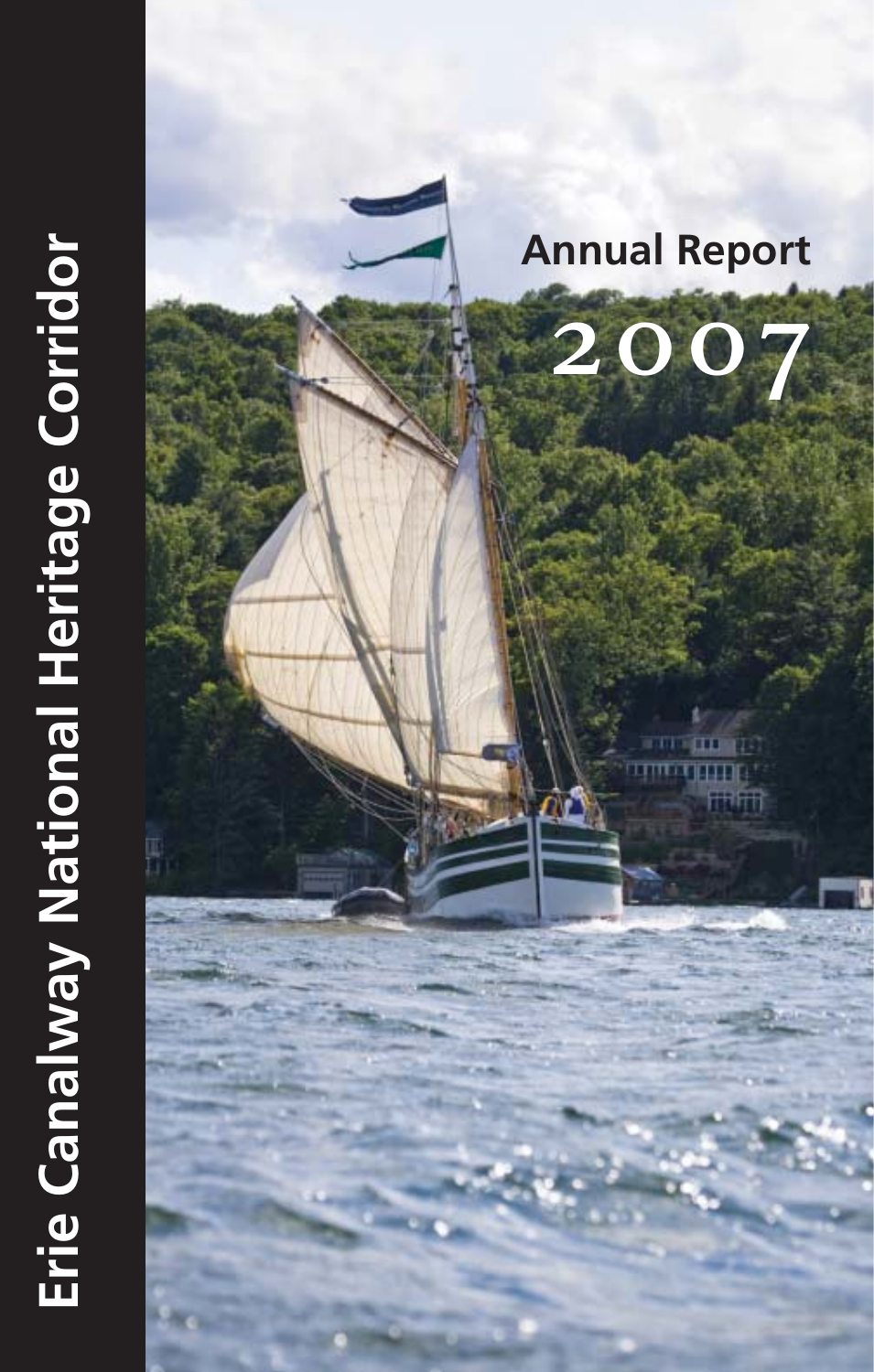

# Think big.

The Erie Canalway National Heritage Corridor, established in 2000 by an Act of Congress, stretches 524 miles across the full expanse of upstate New York. It encompasses 234 diverse communities connected by a waterway that changed not just the landscape of our state, but also our nation and its history.

Reinforcing the Canalway Corridor's distinctive sense of place—and building awareness and understanding of its national significance—are among the top management priorities for the Erie Canalway National Heritage Corridor's 27-member federal commission and its staff. Like our Erie Canal forebearers in the 1800s, the Commission, canal communities and organizational partners are combining vision, ingenuity, and hard work to achieve our aims.

Recent accomplishments include hosting a 1,000-mile Grand Canal Journey of a replica 1862 canal schooner, the *Lois McClure*, which visited 28 cities and towns and attracted more than 30,000 visitors aboard the vessel.

The Commission leveraged \$1.2 million to fund a variety of projects this year, and its grants program is helping canal communities to build upon their strengths. Among projects funded in 2007 are interpretive signs, waterfront planning, trails, events, and Web-based resources.

In addition, the Commission is facilitating connections among communities to spread the flow of ideas, to solve common problems, and to collaborate on matters of economic advancement. It has co-sponsored numerous workshops and conferences, and is building a new website to connect historic, cultural, and recreational resources within the larger framework of the Canalway Corridor.

We look forward to 2008 with a continued sense of both purpose and promise. By recollecting our heritage and building partnerships that advance our shared goals, we enhance and celebrate the Erie Canalway for all to use and enjoy.

Sincerely,

Morner

**Eric Mower** *Commission Chairman Erie Canalway National Heritage Corridor*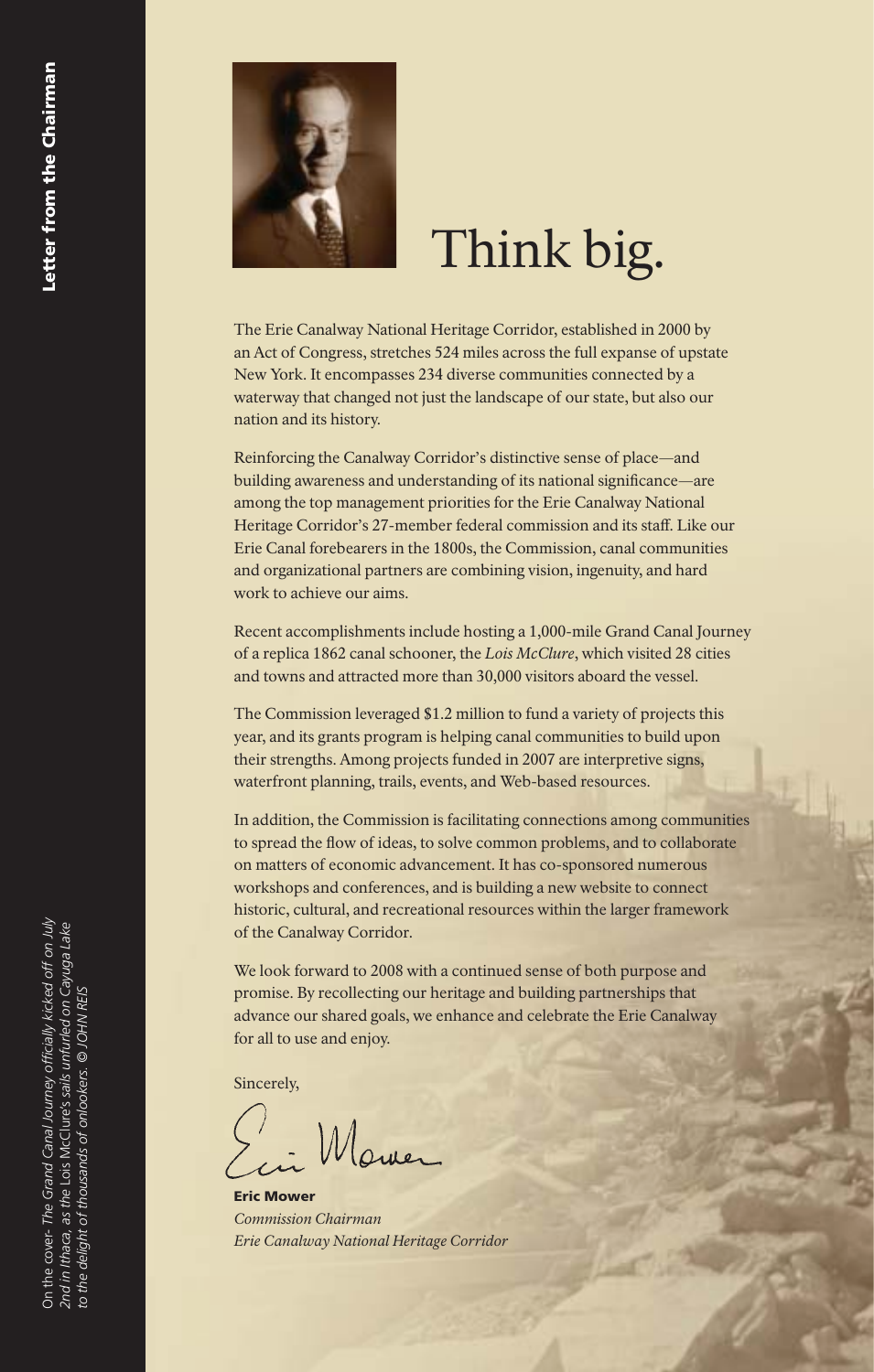# Dig in.

It took nearly eight years to construct the Erie Canal. We're not laboring in the same hard trenches, but we are tackling the bold vision set forth in our award winning Preservation and Management Plan, adopted in 2006, with equal vigor.

Projects undertaken in 2007 focus on a number of implementation strategies, as well as on building organizational capacity to achieve our goals.

GEO.ZETT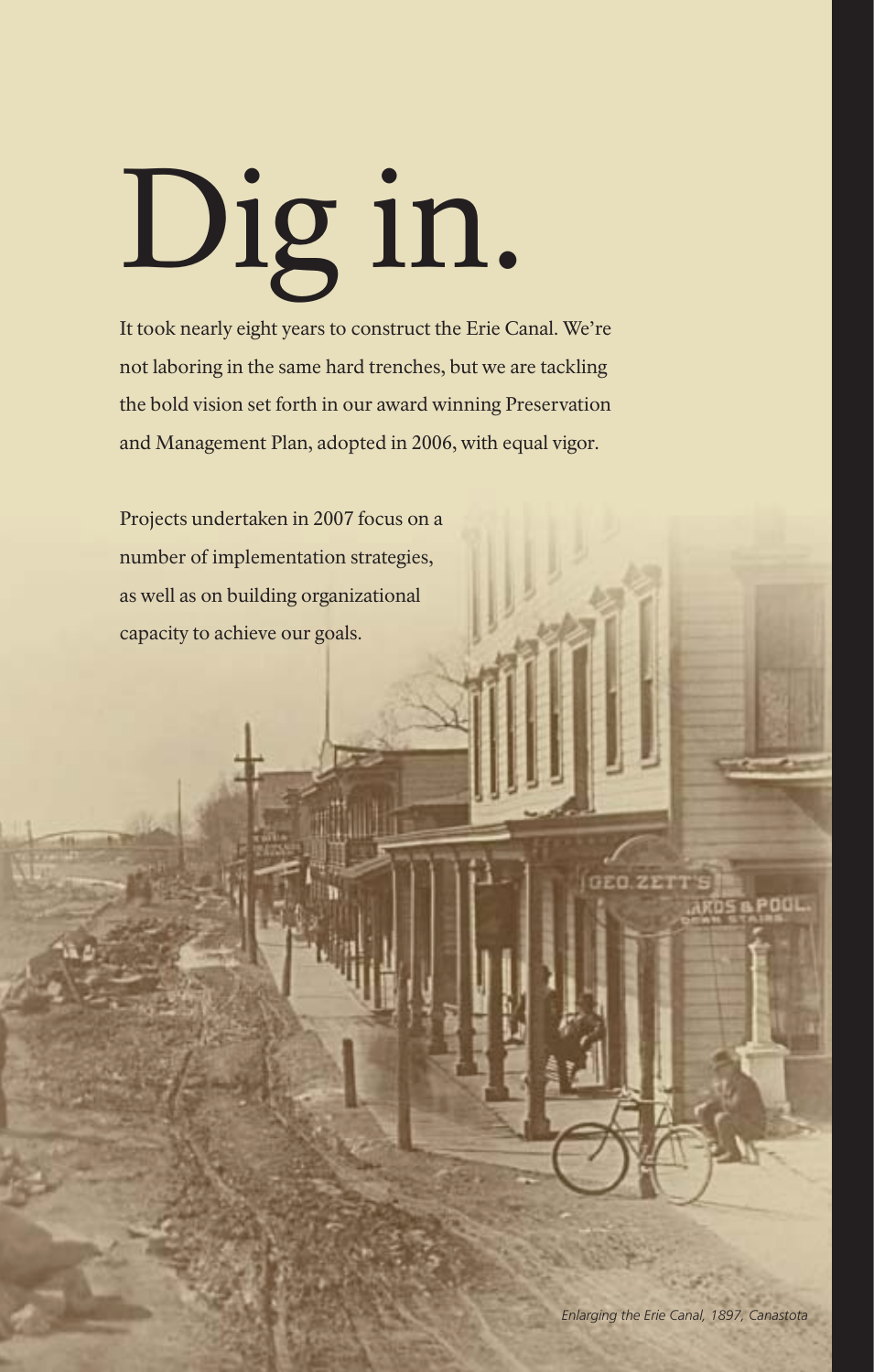## **Strengthen Community Capacity**

Numerous communities are contributing to the preservation and enhancement of the Corridor's heritage resources and economy. Our job is to build upon those strengths. Accomplishments in 2007 include:

#### **Grants Program Awards \$200,000**

The Erie Canalway National Heritage Corridor awarded \$200,000 in grants in 2007 to assist canal communities across the state. As a result, thirteen recipients are undertaking projects and programs that protect and celebrate the Corridor's distinct sense of place, while boosting heritage tourism and recreational opportunities.

The Grants Program seeks to advance the goals of our Preservation and Management Plan by engaging partners who can leverage additional resources and encouraging collaboration. Though the total amount awarded is relatively small, the program helps to fill a gap in small grant funding in the Canalway Corridor.

#### **2007 Grantees**

- Canal Society of New York State, Cayuga County
- The Corn Hill Waterfront & Navigation Foundation, Monroe County
- Chamber of Schenectady County, Schenectady & Montgomery Counties
- Erie Canal Museum, Onondaga County
- Historic Palmyra, Wayne County
- Landmark Society of Western New York, Wayne, Monroe, Orleans, Erie & Niagara Counties
- Parks & Trails New York, All counties (Corridor-wide project)
- Tompkins County Chamber of Commerce Foundation, Tompkins County
- Valley Community Association, Erie County
- Village of Fairport, Monroe County
- Village of Fort Ann/Town of Fort Ann, Washington County
- Village of Jordan, Onondaga County
- Village of Phoenix, Oswego County



*The Grants Program is helping canal communities fund projects that protect and showcase the Corridor. Pictured (from left): Mayor of the Village of Fort Ann Richard Foran, Erie Canalway Community Planner Hannah Blake, and Supervisor of the Town of Fort Ann Gayle Hall.*

#### **Fundraising Organization**

WESTERN ERIE CANAL\STATE HERITAGE/CORRIDOR

The Commission obtained tax exempt status from the IRS and began to establish a board of directors for the Erie Canalway Heritage Fund, established in 2006 as a fundraising organization. The new organization will work in close cooperation with the Erie Canalway National Heritage Corridor Commission to raise additional funds for projects and programs that benefit communities throughout the Corridor.



**The Erie Canalway National Heritage Corridor received the Peter Wiles Sr. Canal Achievement Award for excellence in canal education and preservation from the Canal Society of New York State. Accepting the award on behalf of the Commission (from left): Peter Wiles, Frank Dean, Duncan Hay, Tom Grasso, and Vicky Daly, with Dave Wahl of the Canal Society.**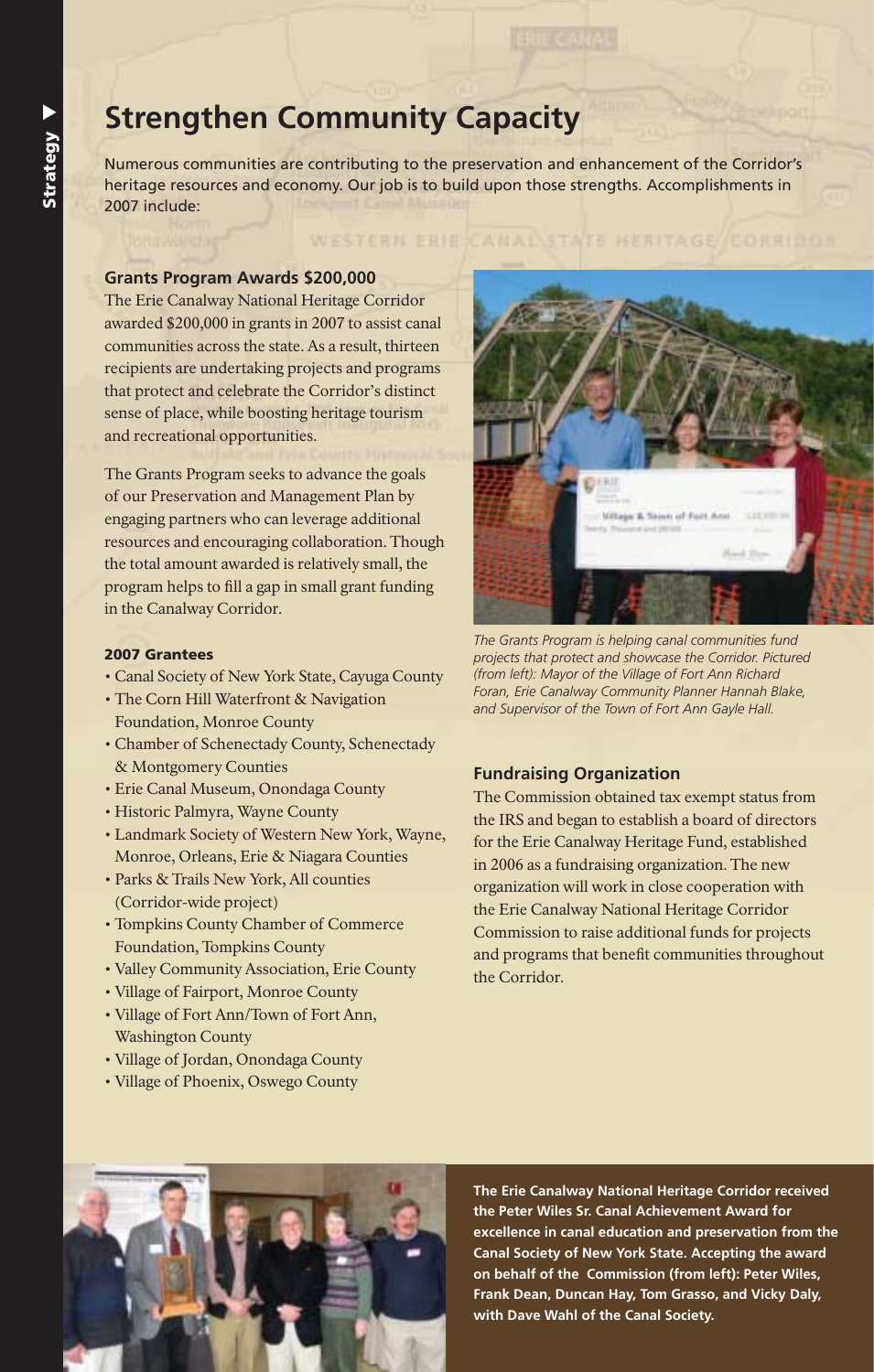# **Build Awareness and Understanding**

Eighty percent of upstate New Yorkers live within 25 miles of the canal system. Yet some residents and visitors express surprise that the canal is still in operation. The Commission and its partners are putting the Erie Canalway back on the map with projects and programs to raise awareness and understanding of this national and state asset.



#### **New Gateway Signs**

Motorists along the NYS Thruway from Albany to Buffalo, the I87 Northway, and a number of state roads are seeing new gateway signs to the Erie Canalway National Heritage Corridor, thanks to federal transportation dollars secured by Congressman James Walsh. The 162 brown and white signs, which include the National Park Service arrowhead logo and the words "Entering Erie Canalway National Heritage Corridor," present a unified and consistent image that draws attention to the Corridor by the approximately 50 to 60 million people who will see them each year.



#### **Photo Contest and 2008 Calendar**

A panel of judges selected 24 photos taken by upstate New York residents for the Erie Canalway National Heritage Corridor's 2008 calendar. The second annual photo contest drew nearly 100 entrants and a total of 288 photographs. Erie Canalway National Heritage Corridor printed and distributed 4,000 free calendars to showcase the beauty, history, people, and character of New York's canals and canal communities.

#### **Trails & Rails Program**

The Trails & Rails Program—an educational partnership between Amtrak and the National Park Service to offer a unique and interactive travel experience on trains throughout the country—continued to gain momentum in 2007. Our network of volunteer guides grew to 40, thanks to new orientation and training offered this year. Interpretation on Amtrak's Maple Leaf train heading west out of the Albany-Rensselaer train station covers the rich history of the Mohawk Valley, including the story of the Erie Canal. Programming on the Adirondack train heading north includes local Revolutionary War history and stories of the Hudson River.

#### *Day Peckinpaugh*

The *Day Peckinpaugh*, an operational historic canal motor ship owned by the New York State Museum, is one step closer to becoming a waterbased traveling exhibit and classroom. Thanks to continued collaboration among the Museum, Erie Canalway National Heritage Corridor, NYS Canal Corporation, and Canal Society of New York State, restoration continued on the vessel and the first phase of National Park Service interpretive exhibits were installed. The partners are working toward having the *Peckinpaugh* fully operational and out on tour during the 2009 navigation season as part of the Hudson-Fulton-Champlain Quadricentennial Celebration.

#### **Seasonal Park Rangers**

Two seasonal park rangers provided programs and assisted with the Grand Canal Journey of the *Lois McClure* and travels of the *Day Peckinpaugh*. They also staffed the visitor center at the southeastern gateway to the Corridor at Peebles Island State Park in Waterford.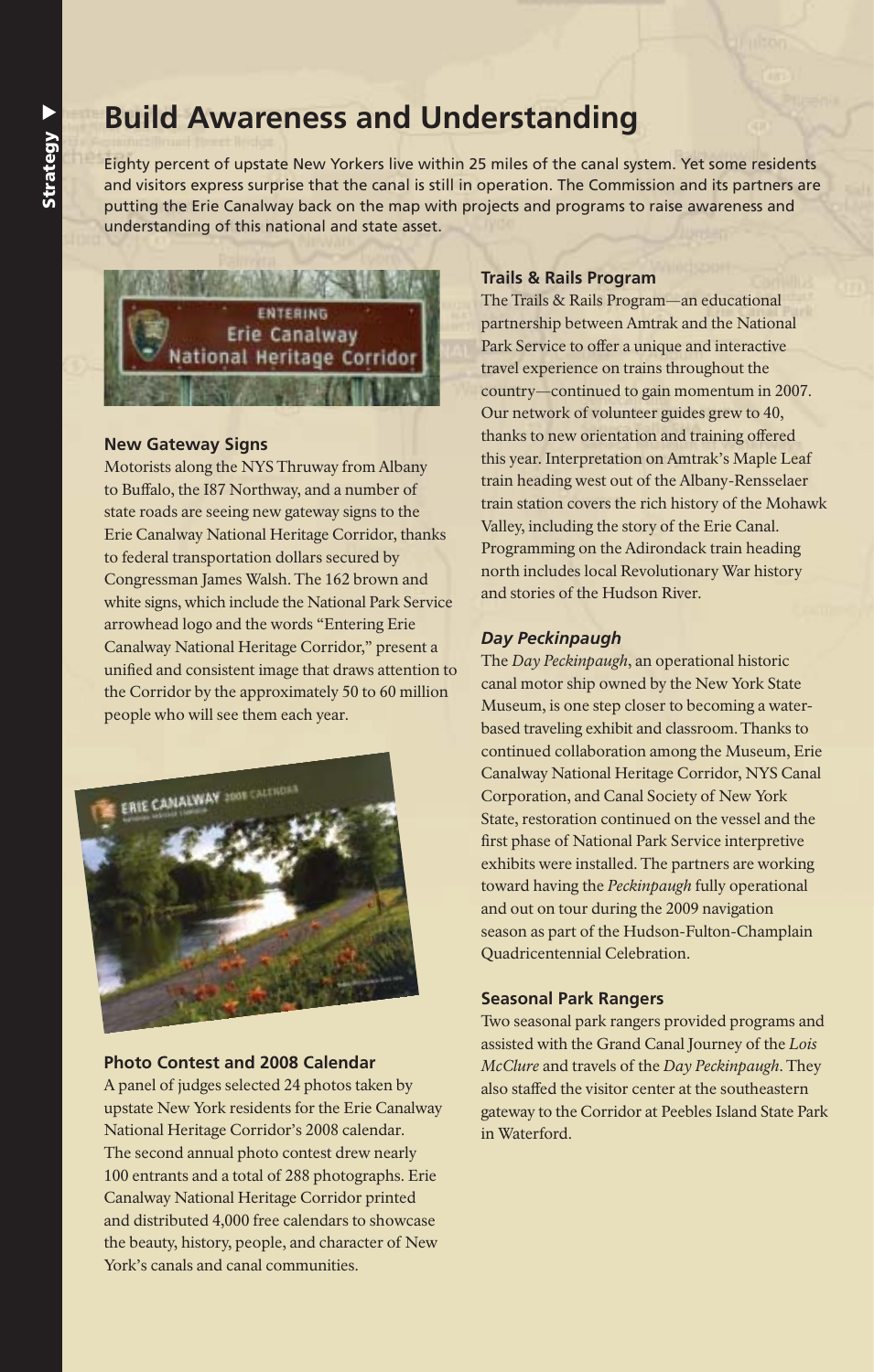### **Stimulate Economic Revitalization and Heritage Tourism**

Erie Canalway National Heritage Corridor seeks to be a catalyst for economic revitalization that protects and showcases the best of upstate New York's rich heritage. Accomplishments in 2007 included:



#### **PBS film on New York's Canals**

Erie Canalway collaborated with PBS station WCNY-TV on the production of a one-hour documentary on New York's canals, *Dream Destinations: New York's Contemporary Canals*. Interviews with Erie Canalway Commissioner and Director of NYS Canal Corporation Carmella Mantello and Erie Canalway Executive Director Frank Dean weave together historical and present day perspectives on the canal's national significance. The television program, first aired on November 12, is designed to motivate tourists to visit canal communities and attractions.

#### **Canal Events & Conferences**

The Commission joined forces with its partners to boost tourism and recreation, as well as promote community planning and preservation of heritage resources. Co-sponsored events and conferences in 2007, included:

- **Erie Canalway Trail Celebration** Thirty-four events in 16 counties were held in conjunction with National Trails Day in June, and sponsored by Parks & Trails New York, the NYS Canal Corporation, and the Canalway Trails Association New York, with support from the Erie Canalway National Heritage Corridor.
- **Cycling the Erie Canal**—Five hundred cyclists participated in Parks & Trails New York's annual eight-day, 400-mile recreational bike tour from Buffalo to Albany.
- **Canal Splash!** One hundred events drew an estimated 35,000 participants to this NYS Canal Corporation event.
- **Conference presentations and exhibits:**  Upstate New York Chapter–American Planning Association Conference, New York Conference of Mayors, International Heritage Development Conference, and Healthy Trails, Healthy Communities Conference.



*Events like Cycling the Erie Canal and Canal Splash! invite residents and visitors to explore and enjoy the*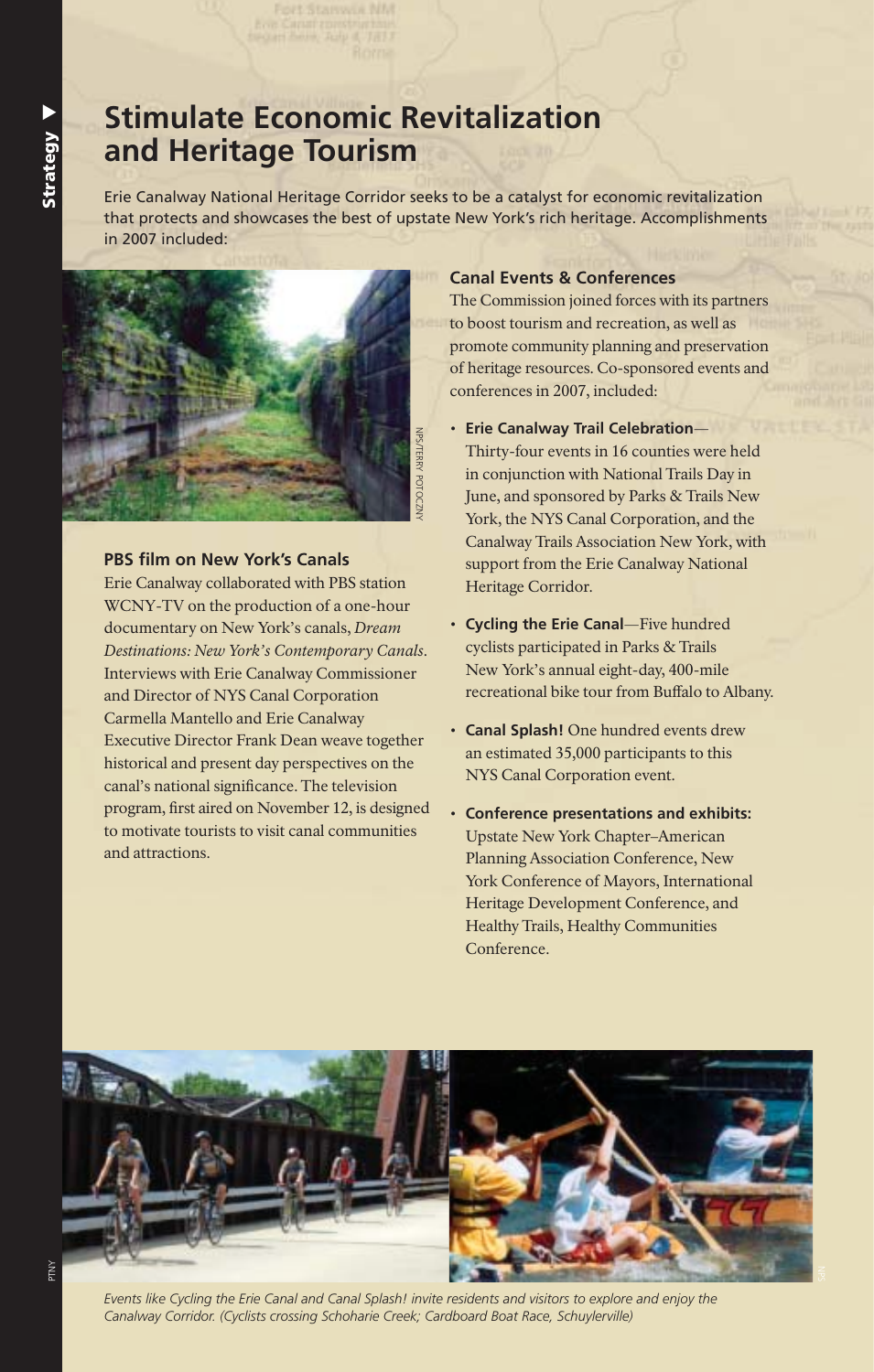## **Initiate a Signature Canal-wide Event**

#### **The Grand Canal Journey of the** *Lois McClure*

New Yorkers and visitors were invited to explore and celebrate the nationally significant Erie Canalway in 2007, as the 1862 replica canal schooner *Lois McClure* voyaged across the Empire State on a 1,000 mile Grand Canal Journey.

The Erie Canalway National Heritage Corridor, in partnership with The New York State Canal Corporation and the Lake Champlain Maritime Museum, sponsored the voyage to showcase the many historic, cultural, natural, and recreational assets of today's canalside communities. In the course of the *Lois McClure's* travels from July through September, more than 30,000 people from 40 states and 10 countries stepped aboard for free tours offered in more than 25 communities in the Canalway Corridor.

The voyage achieved a number of goals detailed in our Preservation and Management Plan. It reinforced the Canalway as a living and working system, promoted regional collaboration, educated the public on the historical significance of the canal, and helped communities market their cultural, recreational, and educational opportunities. Extensive media coverage of the *Lois McClure's* journey appeared in every major newspaper outlet throughout the state, as well as on numerous television and radio stations.

As the primary sponsor, the Commission raised over \$300,000 from state and corporate partners to underwrite voyage expenses and marketing. Our thanks go to our partners and to the following voyage sponsors, whose generous support made the Grand Canal Journey possible: National Grid, KeySpan, New York State Department of Agriculture and Markets-Pride of New York, Cabot and McCadam Cheese, Brookfield Power, and Saratoga Water. In addition, we extend our thanks to Mid-Lakes Navigation Company in Skaneateles for generously donating a two-day cruise on the Erie Canal and Red Mill Inn in Baldwinsville for donating a two-day stay to *Lois McClure* raffle winners.

*Communities responded to the* Lois McClure *with numerous gifts and acts of kindness. The crew was presented with baskets of peaches and cherries in Western New York, ten pounds of garlic in Brockport, and a block of Medina sandstone—cargo reminiscent of what would have been carried on canal boats in the 1800s.*



*The crew educated 30,425 visitors, including 550 school children.* 



*The* Lois McClure *transformed into a traditional canal boat with mast and sails lowered to accommodate the Erie Canal's famous low bridges. Her trusty tug, the Churchill—the modern equivalent of mules or horses that towed canal boats in the 1800s—pulled her from port to port.*



*During the* Lois McClure's *arrival in Medina, the boat was*  towed by mules for the first time, enabling the crew to interpret the experience and pass on this knowledge firsthand.



NPS/© ANDY OLENICK, FOTOWERKS.COM

**NPS/© ANDY OLENICK, FOTOWERKS.COM**